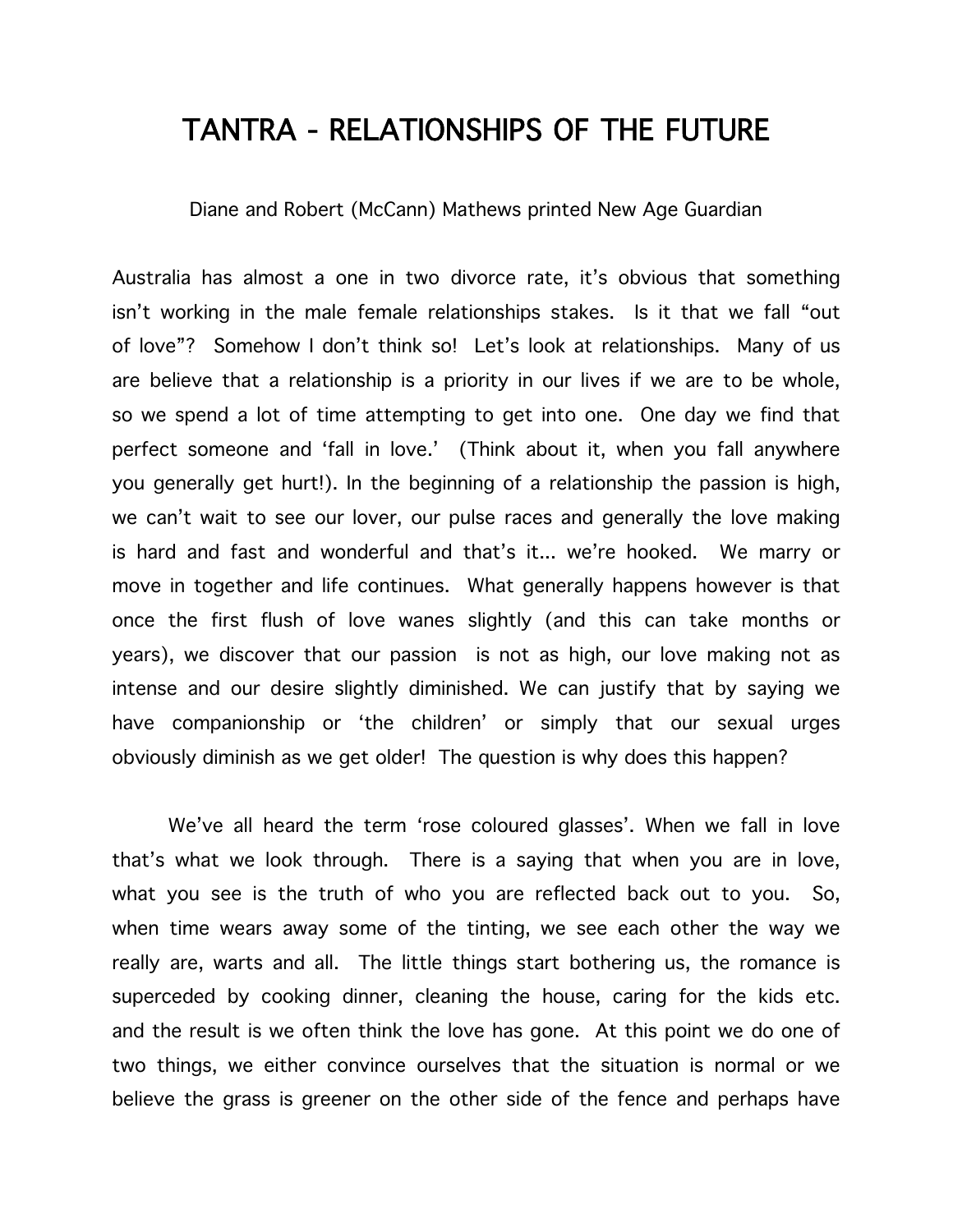an affair.

When the courtship phase moves into the marriage phase, many men don't feel the need to do the courtship ritual anymore. After all, they married us, committed to us, share their life with us, what more do we want? From all the seminars I have run it appears that women remember the flowers, the phone calls of the early days, the hand holding long walks and no matter how long the relationship has been in existence, they still want the romance!

Men often believe that through love making they are showing their love in a way which is acceptable to women but what women really want is intimacy and unfortunately most of us have not had lessons in opening the intimacy muscles of the heart. So, when women get sex instead of intimacy, they close down a little until sometimes, the heart actually closes to the love that is available. In these days of higher learning and education there is still a huge gap in the area of sex for it is something we are never taught and we learn from experiences which are often not fulfilling or deeply satisfying. In the book Lover Within there is a quote which says: "I have been penetrated thousands of times physically but never energetically." How sad to think we live our lives believing that is all there is.

What to do to change all this? Tantra, the very ancient art of sexuality, sacredness and spirituality could be the answer. Sadly, this beautiful art went underground for centuries and is only now experiencing a resurgence. Tantra was considered to be the highest of the 64 arts taught in ancient India and goes back to 5000BC. So what is it? Tantra comes from two words, Tan meaning body and tra meaning vibration; therefore one of the definitions is the vibrations of the body, another is weaving and unity.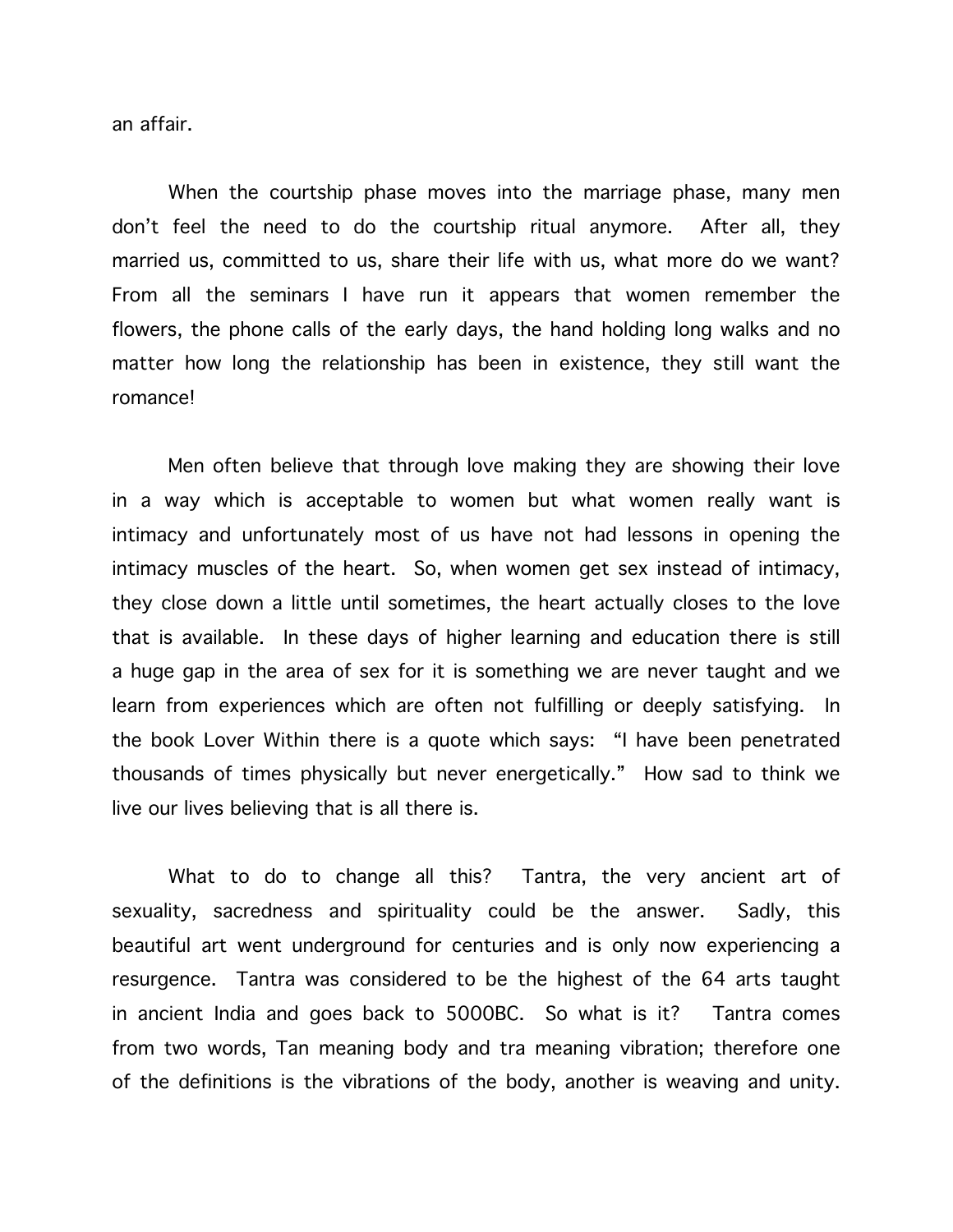In short Tantra is to allow the vibrations of the body to resonate and pulsate through the body creating a feeling of wholeness and oneness - unity with the beloved. A joining of the sexual and the sacred which allows the relationship to reside in the heart, not the genitals, and takes the couple to the heights of ecstacy through the intimacy of their relationship.

Many of us are afraid of surrender because we believe the latter means giving ourselves to someone else and thus losing part of ourselves. We need to understand that the surrender required in Tantra is about giving yourself to yourself and in that surrender we melt into our beloved and experience true ecstacy. If we can be in our bodies more and breathe deeper and fuller and feel our feelings, we can experience the joys of intimacy like never before. Think about it, when most people orgasm they automatically hold their breath, often tuck in their necks, generally don't make much noise and more often than not, close their eyes as they experience the feelings inside. So sex becomes a single personal experience where we 'go away' from our beloved, at least while the orgasm is happening. And talking about orgasm, for many people that is often the purpose of lovemaking. We think that we have to have an orgasm or make our partner have one in order to be 'okay' in bed. (Stats on women who fake orgasm are horrendous). How many times have we as women, been right on the edge of orgasm only to have a tiny little 'pop' that doesn't even register on the Richter scale or worse still we know we are close and suddenly that feeling is gone! What happens to the man when he thinks he hasn't been a good enough lover to satisfy his partner? He feels frustrated and it can lesson his pleasure in the sexual act. Enough non orgasms, enough unsatisfied partners and suddenly it all becomes too hard and suddenly women are too tired, have a headache or men feel so inadequate they don't initiate sex anymore and that incredible passion that drew us together in the first place is a thing of the past..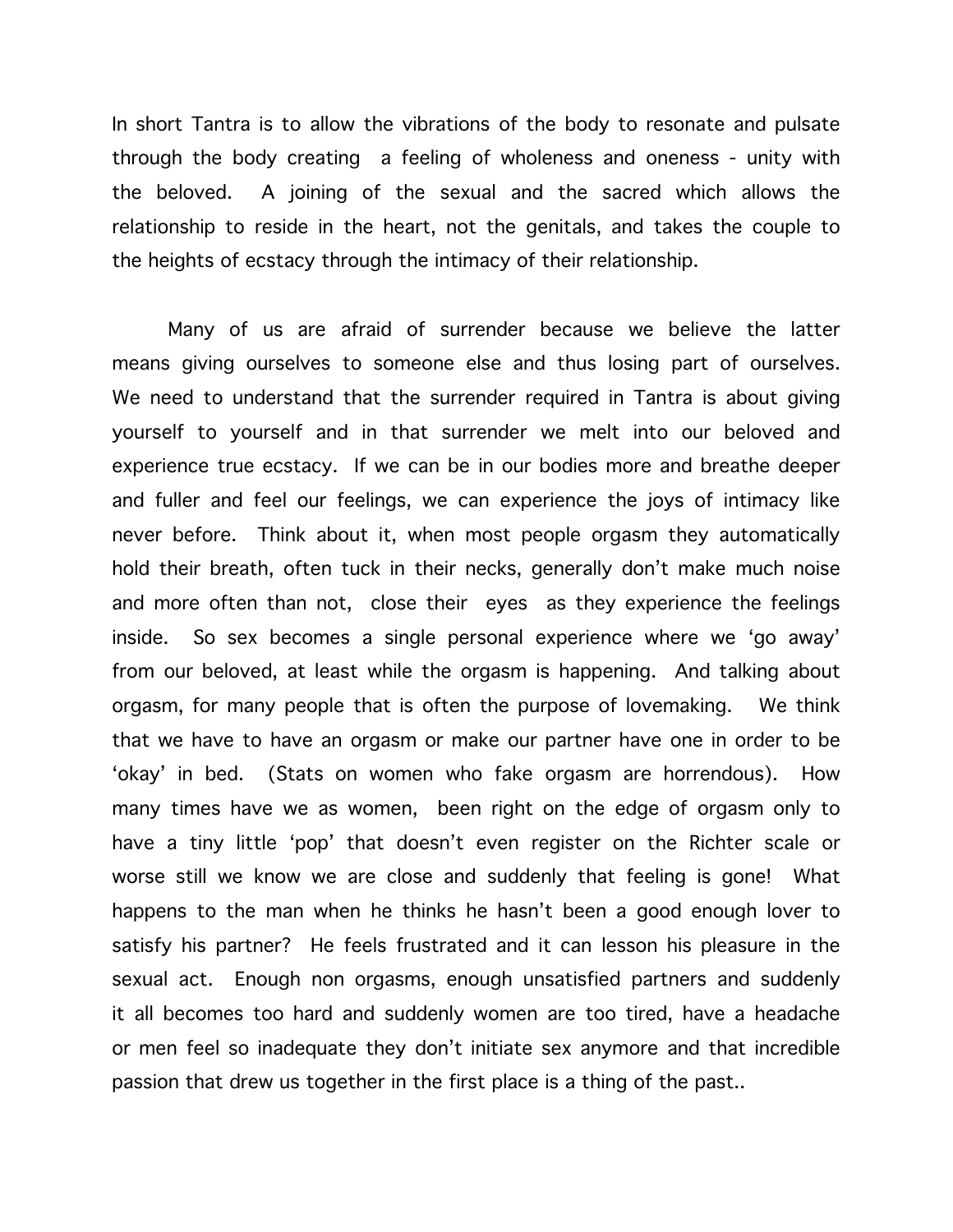Tantra is not about orgasm and it is not about sex, it is about intimacy, about connecting with your beloved on a level never experienced, even in really great sex. It has a beautiful language all of its own. In Tantra a penis is called a lingam which in Sanskrit means 'wand of light'. A vagina is called a yoni which in Sanskrit means 'sacred space'. I don't know about you but I would far rather think of a wand of light in a sacred space than some of the slang terms for our genitals that we learned in the school grounds. A nice analogy is about valleys and mountains. In the Western world of sex the valley represents the foreplay and the mountain is the orgasm which is where most people head for. In Tantra the valley is the orgasm and the mountain is what else is available for those willing to experience the journey. Tantra teaches men that they are healers and the greatest gift they can give is to heal their beloved. It teaches women that their Shakti power (sexual energy) is beautiful, energising and something to be proud of. It allows couples to transmute sex into pure sacred, spiritual energy and it changes the very nature of their relationship.

In Tantra couples learn the importance of breathing. Breathe together (reciprocal breathing) and feel your energies harmonise. Breathe alternately (charging breath) and feel your energies heighten with love. It teaches that eye contact is a way of connecting at the deepest level and encourages couples to maintain eye contact at all times. It teaches that sound is a way to deeper, full bodied orgasms. Tantra shows men how to have multiple orgasms and no ejaculation unless they choose to. Imagine that women, a man who can take you to heights of pleasure never before experienced with no fear that he will orgasm and you will be left in the lurch. Men really do enjoy being the healers for their beloved, it fulfills them in a way that sex never could.